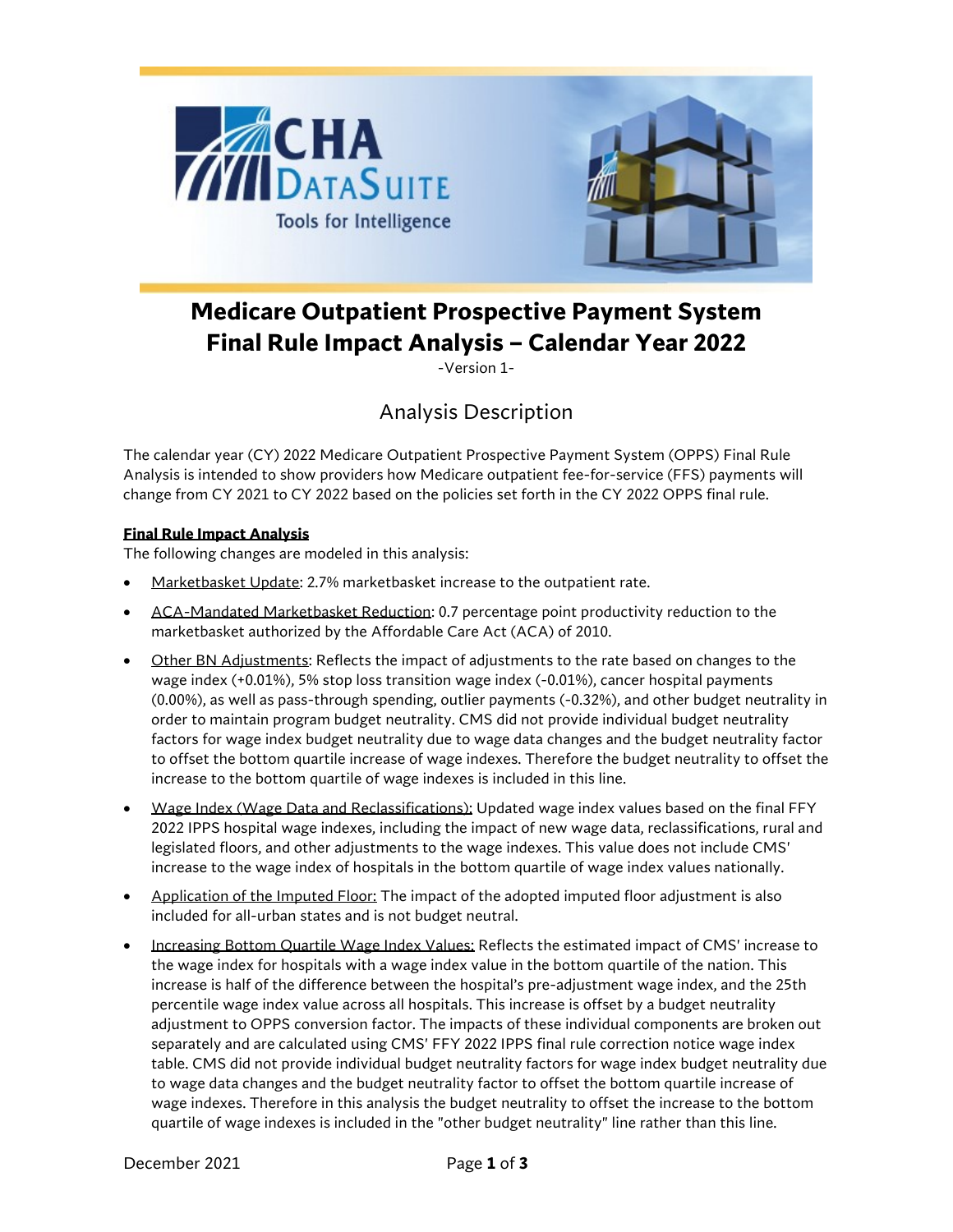- 5% Stop Loss Transition Wage Index: CY 2022 5% stop loss transition for eligible hospitals whose CY 2022 wage index that was less than 95% of what it was for CY 2021 (eligibility is based on if the hospital received the 5% stop loss transition in CY 2021).
- APC Factor/Updates: This impact represents the changes to the APC assignments and weights finalized for CY 2022.It is inclusive of CMS' policies regarding the creation of comprehensive APCs, the expansion of the categories of items/services that are packaged into APCs for payment as opposed to separately paid, and the anticipated change in outlier payments. This impact is derived by attributing all remaining payment changes to this category (after impact for wage index, marketbasket, etc.).
- Change in Rural Adjustment: Payment change due to the change in the rural status of provider.

The impact shown above does not include the impact of the sequestration reduction to all lines of Medicare payment authorized by Congress through FFY 2031. The Protecting Medicare and American Farmers from Sequester Cuts Act extended the 2.0% sequestration moratorium through March 31, 2022 and reduced the sequestration cuts to 1.0% for the following three months, resuming at 2.0% for the second half of the year. The impact of the sequester applicable to OPPS-specific payment has been calculated separately and is provided at the bottom of the impact table.

#### **Data Sources**

Except where mentioned above, hospital characteristics, outpatient procedure volumes, and estimated 2021 and 2022 outpatient revenues are from the CMS CY 2022 OPPS final rule Impact File (CY 2019 outpatient claims data).OPPS conversion factors are from the CY 2021 final rule correction notice (released February 2021) and the CY 2022 final rule correction notice (released October 2021).Wage indexes are based on the wage index tables from the federal fiscal year (FFY) 2021 Inpatient Prospective Payment Systems (IPPS) final rule correction notice (released December 2020) and the FFY 2022 IPPS final rule correction notice.

The impact of CMS attempting to reduce wage index disparities are calculated using CMS' FFY 2021 IPPS final rule correction notice and FFY 2022 IPPS final rule correction notice wage index tables.

This analysis was developed to measure the impact of OPPS policy changes only. Hospitals' volume and patient mix are held constant at the value published in the OPPS CY 2022 final rule.

#### **Methods**

The dollar impact of each component change has been calculated starting with estimated 2021 outpatient payments as provided by CMS in its CY 2022 OPPS final rule. Estimated 2021 outpatient payments include outliers and the rural Sole Community Hospital (SCH) add-on, where appropriate.

The CY 2021 to CY 2022 percent change, for each outpatient payment change component analyzed, is calculated and applied to estimated CY 2021 payments. Generally, the percentage impacts are applied sequentially in order to capture the compounded dollar impacts. For example, the percent change due to the marketbasket update is applied to total CY 2021 payments. Then, the percent change in the ACAmandated marketbasket reductions is applied to the dollar result of the first change. This method continues for the remaining changes, creating a compounded effect. The difference between the results after each layered component is the impact of that component.

For changes to the OPPS rate and wage index, CY 2021 payments and volumes provided by CMS are divided into two parts based on the revenue and volumes from the 2019 Standard Analytic File (SAF) claims data in order to avoid applying marketbasket and wage index updates to payments not based on the OPPS conversion factor. The first part is made up of those services to which payment is based on the OPPS rate, and is then adjusted by the changes to that rate and the wage index. The second part is made up of portion of those services for which payment is made outside of the rate (e.g. drugs paid at ASP+6%), which is held constant until changes to case mix and outliers are calculated.

Based on the limitations of CMS' Impact File, an "APC Factor/Updates" adjustment factor is calculated and used to estimate the value of payment changes that cannot be broken out by individual component.